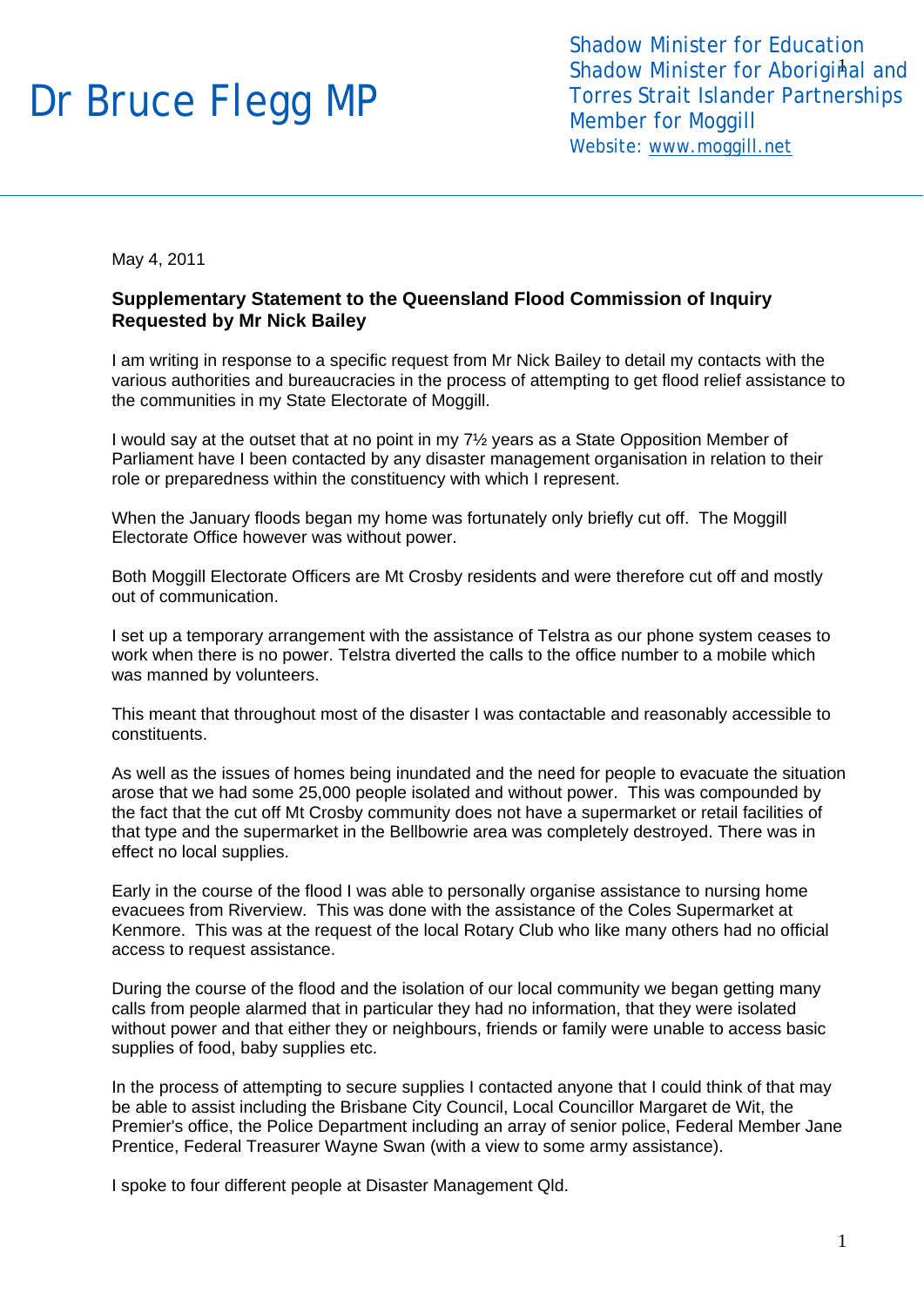2

To this day I am still not aware what agency could potentially have provided the assistance my community needed. In all of the numerous phone calls not one of the officials I contacted at any time gave me advice as to a particular agency that would be able to assist communities isolated in this way. That is not to say that various individuals did not do their best to assist.

I think the lessons that should be learnt from this are firstly control and information is and must remain local and with local communities! Each disaster will be different. The response will depend on information obtained on the ground and in any natural disaster flexibility to respond to the circumstances that arise will be critical.

On this occasion this is demonstrated by the fact that it was a State MP who was able to obtain information about what was happening locally. This is probably not what planners would have expected but was a reflection of the circumstances at the time.

Clearly the array of organisations which can be contacted not only leaves us on the ground quite confused as to who has the ability to help and who has the power to make decisions (two separate and very important roles) but has clearly left many within those organisations themselves quite confused about who conducts what role. Is resupply of food to isolated communities a responsibility for the Army or for Disaster Management Qld or for the local community and so forth.

So clearly there is a need for better preparation including ensuring that people on the ground in community organisations, community leaders and representatives understand what preparation has been done. There is also a need for organisations and community representatives to understand the chain of command and which agency should be contacted for a particular type of assistance. Whilst on this occasion assistance with supplies was a high priority it could just as well be in some communities that law and order could be a need. In other places there may be much higher demands for medical assistance or large scale evacuations to get people to safety.

There are natural disasters which might require evacuations on a much bigger scale and with less warning than what was seen in this flood event.

I conclude by repeating the strongest theme of my submission that central bureaucracies will never have either the local knowledge or the flexibility to respond to the huge array of needs that potentially arise with different natural disasters. If the outcome of the Commission is greater centralisation of control then we have failed to learn the lessons. Local communities should never be dictating to local communities but rather assisting them.

One of my last conversations with 'officialdom' included Police Minister Roberts along with senior police. Minister Roberts was the first to mention a 'local disaster management committee'.

To this day I am not sure of the role, location or how to contact such a committee.

I draw the Commission's attention to the fact that a helicopter load of relief goods requested by evacuation centres on the ground was refused permission to fly. This is despite many private flights appearing to have occurred without asking.

This is a good example of central bureaucracies hindering not helping the relief effort.